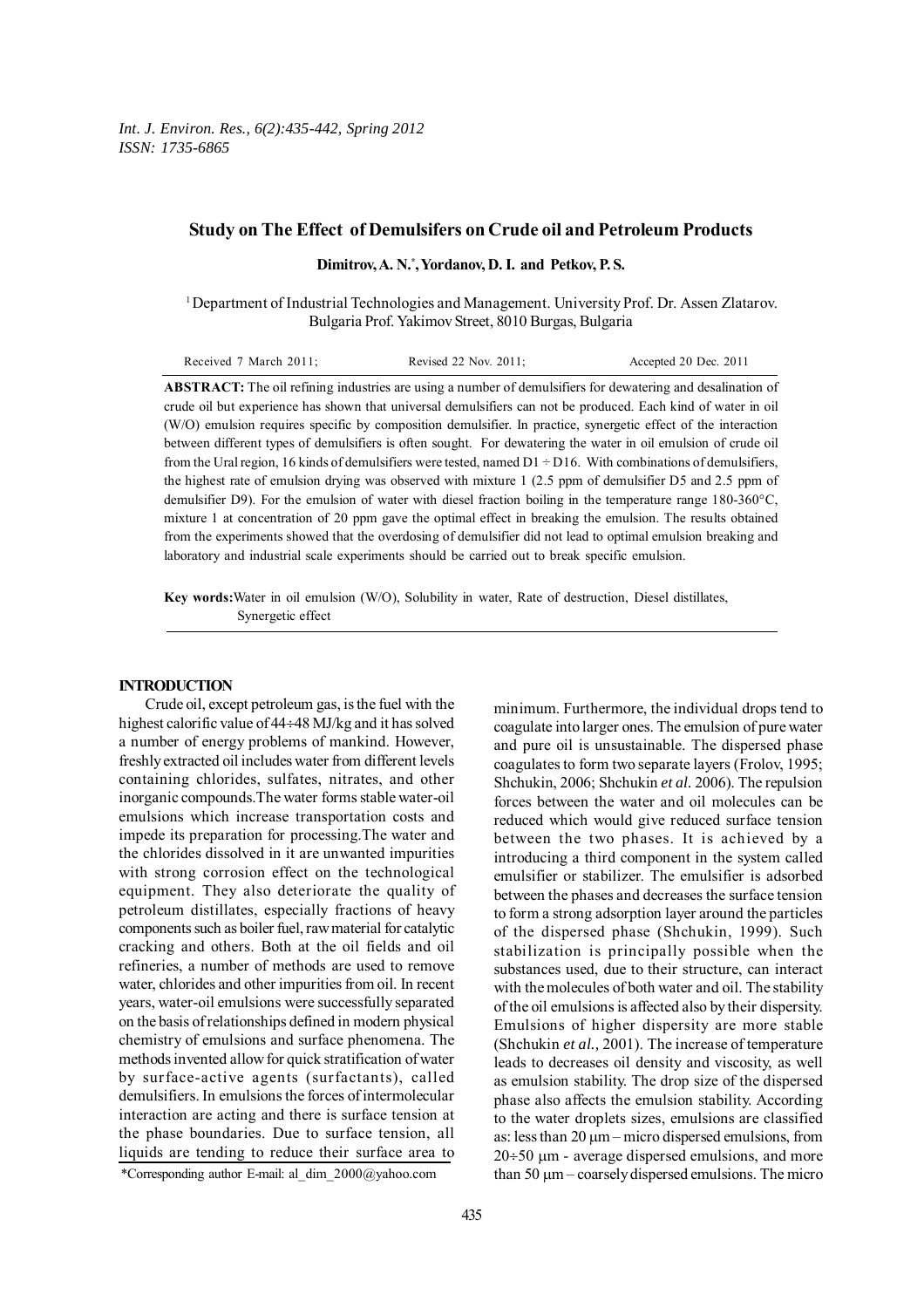dispersed emulsions are most difficult to destroy. Life time of the emulsion also affects its stability. Emulsions, particularly of the type W/O, become more stable with time. The phenomenon is called aging of emulsions. It is much harder to destroy old oil emulsions because the thickness of the protective layer formed at the interphase boundary increases and enhances the stability of the emulsion. The content of emulsifiers, chlorides, solvents also affects the emulsion stability. The electrolytes, such as  $MgCl_2$ , CaCl<sub>2</sub>, NaCl, solved in water droplets help the transition of the emulsifiers in gel-like state and thereby facilitate the destruction of the emulsion. Solvents like benzene and toluene also facilitate the destruction of emulsions (Fingas, 1995; Fink, 2003; Fingas and Fieldhous, 2003). The oil refining industries are using a number of demulsifiers for dewatering and desalination of crude oil but experience has shown that there are no universal demulsifiers. Depending on emulsion type, it is necessary to select the proper demulsifier or its composition. The common practical approach is to use the synergetic effect and interaction between several demulsifiers. There are various methods for assessing the effectiveness of crude oil demulsifiers. There are methods for determining demulsifier effectiveness, based on a modification of the electrical conductivity of water/oil emulsions (Messenger, 1999; Ye *et al.*, 2009). Another method is based on the determination of the structure and mechanical properties of the boundary layers of water-oil emulsions (Dalmazzone *et al.*, 2005; Dicharry *et al.*, 2006; Daniel-David *et al.*, 2008; Quintero *et al.*, 2008). However, the most popular are the methods based on "Bottle test" (Noik *et al.*, 2003; Poindexter *et al.*, 2003). The data obtained by this method characterize a demulsifier at certain temperature and concentration. During the test, the quality of the separated water is also estimated (e.g. clear, cloudy, containing oil). The objectives of this work are:

- To explore the possibility of destruction of the wateroil emulsion of Urals crude oil by demulsifiers;

- To find the optimal demulsifier or a combination of them for dewatering crude oil from Ural origin;

- To examine the possibility of destruction of water emulsions of diesel oil distillates.

# **MATERIALS & METHODS**

Petroleum refineries have units for primary preparation of oil using a combination of electrochemical and thermal methods of dehydration and desalting. In recent years, significant results were obtained as a result of process optimizations like implementation of effective demulsifiers, modern structures of electrical devices, new mixing devices for regulating the amount of water-oil emulsions and

others. Depending on the crude oil origin, the content of chlorides at the entrance of distillation plants ranges from 5 to 280 mg/dm<sup>3</sup> and the water content of 0 to 3% v/v. In the process of preparation, the oil chlorides content in it should be reduced below 5 mg/dm<sup>3</sup>, and the water content – below  $0.1\%$  v/v. For complete desalination of oil, washing with water is used. The water reverses the phases in the emulsion and dissolves the chlorides from crude oil and other unwanted impurities. For the purposes of this study, crude oil Ural type was used and its properties are shown in Table 1.

**Table 1. Physicochemical properties of the oil**

| <b>Properties</b>                            | Value               |  |  |
|----------------------------------------------|---------------------|--|--|
| 1. Density $15^{\circ}$ C, g/cm <sup>3</sup> | $0.8770 \pm 0.0004$ |  |  |
| 2. Molecular weight, g/mol                   | $237 \pm 5$         |  |  |
| 3. Viscosity, cSt                            |                     |  |  |
| $20^{\circ}$ C                               | $17.21 \pm 0.18$    |  |  |
| $30^{\circ}$ C                               | $12.50 \pm 0.12$    |  |  |
| 40°C                                         | $9.18 \pm 0.08$     |  |  |
| 50°C                                         | $6.98 \pm 0.04$     |  |  |
| 4. Parrafin content, %                       | $6.2 \pm 0.6$       |  |  |
| 5. Pour point, °C                            | $(-8) \pm 2$        |  |  |
| 6. Viscosity index                           |                     |  |  |
| $20^{\circ}$ C                               | $2.62 \pm 0.5$      |  |  |
| $30^{\circ}$ C                               | $2.10 \pm 0.5$      |  |  |
| 40°C                                         | $1.78 \pm 0.5$      |  |  |
| $50^{\circ}$ C                               | $1.57 \pm 0.5$      |  |  |
| 7. Elemental composition, %                  |                     |  |  |
| S                                            | $1.72 \pm 0.05$     |  |  |
| $\overline{C}$                               | $85.23 \pm 1.20$    |  |  |
| H                                            | $12.65 \pm 0.12$    |  |  |
| N                                            | $0.15 \pm 0.01$     |  |  |
| $\overline{O}$                               | $0.25 \pm 0.02$     |  |  |
| 8. Water, %                                  | $0.10 \pm 0.02$     |  |  |
| 9. Salts, mg/dm <sup>3</sup>                 | $41.0 \pm 2.5$      |  |  |
| 10. Sediments, %                             | $0.016 \pm 0.004$   |  |  |
| 11. Distillation, %v/v                       |                     |  |  |
| IBP, °C                                      | $54 \pm 1$          |  |  |
| Up $62^{\circ}$ C                            | $1.0 \pm 0.2$       |  |  |
| Up $85^{\circ}$ C                            | $2.0 \pm 0.3$       |  |  |
| Up $120^{\circ}$ C                           | $7.0 \pm 0.4$       |  |  |
| Up $150^{\circ}$ C                           | $12.0 \pm 0.8$      |  |  |
| Up $180^{\circ}$ C                           | $17.0 \pm 1.0$      |  |  |
| Up $200^{\circ}$ C                           | $20.0 \pm 1.0$      |  |  |
| Up $240^{\circ}$ C                           | $28.0 \pm 1.0$      |  |  |
| Up $250^{\circ}$ C                           | $30.0 \pm 1.0$      |  |  |
| Up $300^{\circ}$ C                           | $39.0 \pm 1.0$      |  |  |
| Up $350^{\circ}$ C                           | $52.0 \pm 1.0$      |  |  |
| 12. Asphaltenes, %                           | $6.6 \pm 0.8$       |  |  |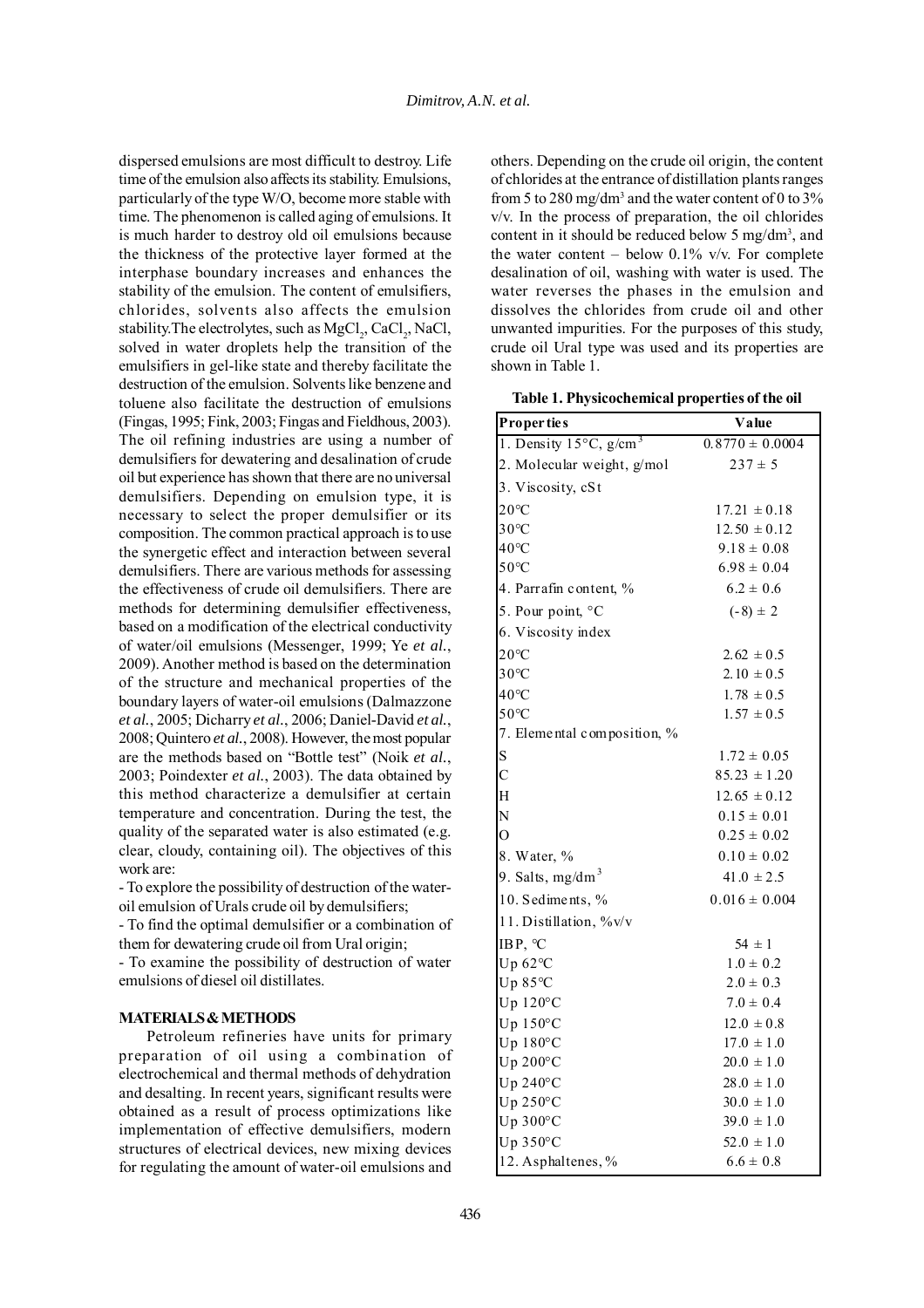Taking into account that all the companies producing demulsifiers are trying to develop as universal as possible and effective demulsifiers for oil dewatering, we used samples produced by four companies in our experiments. For dewatering of wateroil emulsion from Ural crude oil, sixteen samples were tested, named:  $D1 \div D16$  (Table 2). The experiments were carried out by a technique based on the principle of the method of "test in a bottle". The essence of the methodology is as follows: a sample of 5 l of Ural crude oil was taken for the determination.

The oil was divided into 93 cm<sup>3</sup> portions and placed in beakers of 250 cm<sup>3</sup>. The samples were heated to 60°C under continuous stirring with a mixer at 1500  $min^{-1}$ . Then, 20 ppm of demulsifier and 7 cm<sup>3</sup> of water are added (93:7 – was the minimum quantity of water for best separation of the emulsion type W/O). The resulting emulsion is transferred into graduated cylinders, which are placed in a water bath at 90°C. Then the quantity of water separated after 5, 10, 20, 30, 60, 120 and 180 min is measured in cm3 , thus recording the emulsion breaking speed, respectively the demulsifier activity.

# **RESULTS & DISCUSSION**

The data in table 1 show that the Ural crude oil can be characterized as average sulfur content type. However, typical for this material is that it contains higher boiling petroleum fractions. These qualities classify the crude oil studied into the group of oils for which the water-oil emulsions are quite difficult to break. As a result of the experiments carried out with commercial products according to the method described above, it was found that among the products  $D1 \div D4$ , demulsifier D1 had the highest rate of dehydration (Fig. 1).

The higher activity of sample D5 was proved by the results in Fig. 2.

The results in Fig. 3 show that the demulsifier D9 had the highest effectiveness. Samples D13, D14, D15 and D16 (Fig. 4) can be

arranged by their activities in the following order:

### D13 > D14 > D15 > D16

Therefore, demulsifier D13 can successfully be used to dry Ural crude oil.

Analyzing the results presented in Fig.  $1 \div 4$ , the activities of demulsifiers D5, D9, D13 and D1 were compared (Fig. 5). The demulsifier D5 was found to have the highest rate of destruction of water-oil emulsion.

It is known from practice (Bhardwaj and Hartland, 1993; Bhardwaj and Hartland, 1994; Kim *et al.,* 1995) that demulsifiers' activity depends on their dosage, so varying concentrations of demulsifier D5 ranging from 1 to 15 ppm were tested in experiments on crude oil dehydration.It can be seen from the results shown in Fig. 6 that the optimal concentration of demulsifier D5 for dehydration of Ural oil is 5 ppm.

The effect of combinations of demulsifiers on the destruction of water-oil emulsion was also studied with the following mixtures (Fig. 7):

| De mu lsifie r  | Viscosity at $20^{\circ}$ C | <b>Flash Point</b> | Density at $20^{\circ}$ C | Solubility in Water |
|-----------------|-----------------------------|--------------------|---------------------------|---------------------|
|                 | (cSt)                       | $(^{\circ}C)$      | (g/ml)                    |                     |
| D <sub>1</sub>  | $430 \pm 20$                | $115 \pm 3$        | $1.030 \pm 0.001$         | Insoluble           |
| $\mathbf{D2}$   | $2000 \pm 80$               | $135 \pm 3$        | $1.030 \pm 0.001$         | Insoluble           |
| D3              | $720 \pm 30$                | $99 \pm 3$         | $1.050 \pm 0.001$         | Insoluble           |
| D <sub>4</sub>  | $1700 \pm 60$               | $89 \pm 3$         | $1.040 \pm 0.001$         | Insoluble           |
| D <sub>5</sub>  | $90 \pm 8$                  | $81 \pm 3$         | $0.970 \pm 0.001$         | Dispersible         |
| D <sub>6</sub>  | $55 \pm 5$                  | $81 \pm 3$         | $0.970 \pm 0.001$         | Dispersible         |
| D7              | $1700 \pm 65$               | $135 \pm 3$        | $1.062 \pm 0.001$         | Insoluble           |
| D <sub>8</sub>  | $430 \pm 20$                | $81 \pm 3$         | $1.009 \pm 0.001$         | Insoluble           |
| D <sup>9</sup>  | $1850 \pm 70$               | $98 \pm 3$         | $1.059 \pm 0.001$         | Insoluble           |
| D10             | $470 \pm 25$                | $63 \pm 2$         | $0.999 \pm 0.001$         | Insoluble           |
| <b>D11</b>      | $130 \pm 15$                | $78 \pm 3$         | $1.000 \pm 0.001$         | Insoluble           |
| D <sub>12</sub> | $150 \pm 18$                | $80 \pm 3$         | $0.962 \pm 0.001$         | Insoluble           |
| D <sub>13</sub> | $200 \pm 25$                | $121 \pm 3$        | $1.049 \pm 0.001$         | Soluble             |
| D <sub>14</sub> | $2400 \pm 100$              | $98 \pm 3$         | $1.020 \pm 0.001$         | Insoluble           |
| D <sub>15</sub> | $170 \pm 10$                | $31 \pm 2$         | $0.932 \pm 0.001$         | Dispersible         |
| D <sub>16</sub> | $300 \pm 35$                | $121 \pm 3$        | $1.074 \pm 0.001$         | Soluble             |

**Table 2. Typical properties of demulsifiers**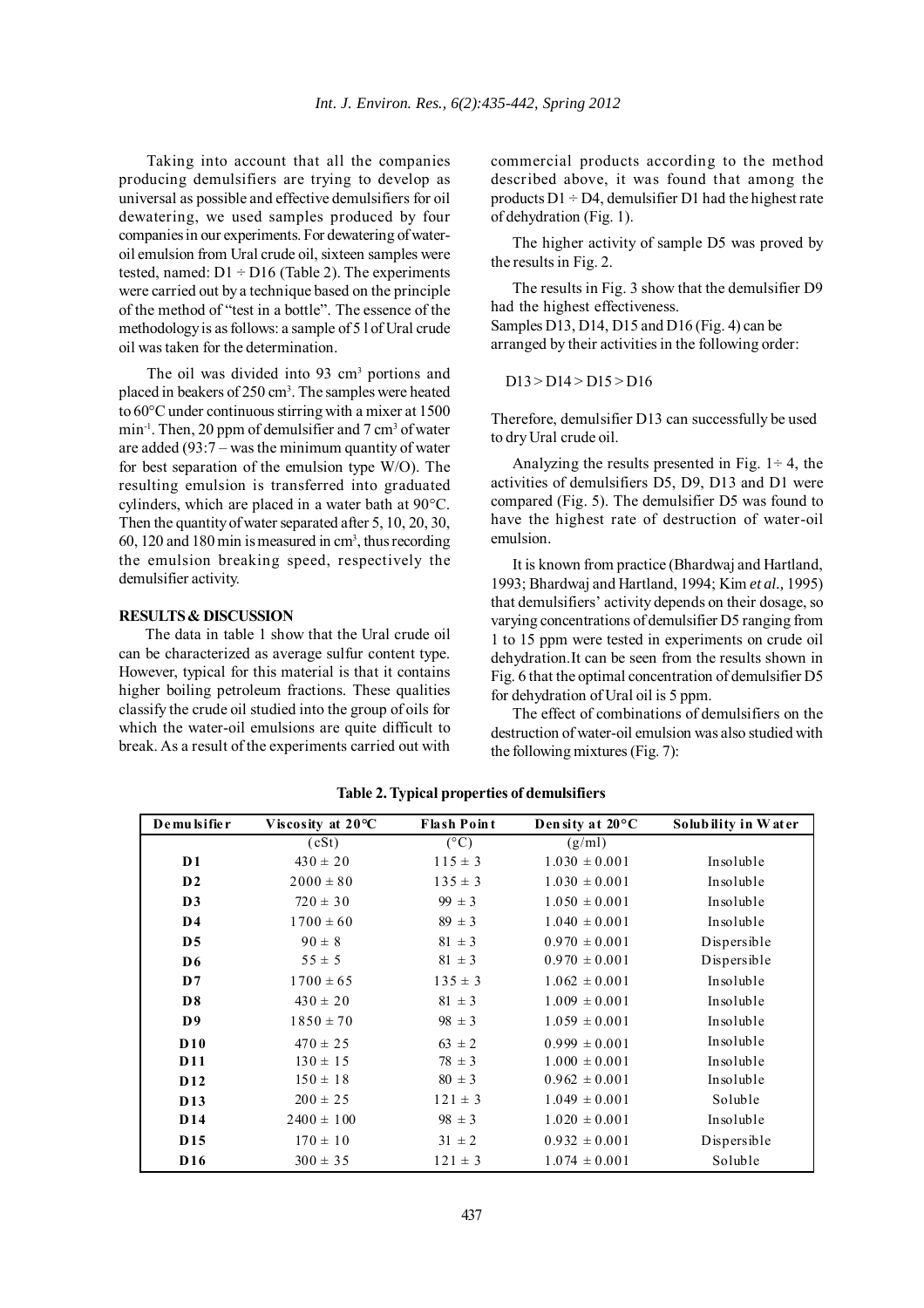

**Fig. 1. Rate of destruction of W/O emulsion with demulsifiers D1, D2, D3 and D4**



**Fig. 2. Rate of destruction of W/O emulsion with demulsifiers D5, D6, D7 and D8**



**Fig. 3. Rate of destruction of W/O emulsion with demulsifiers D9, D10, D11 and D12**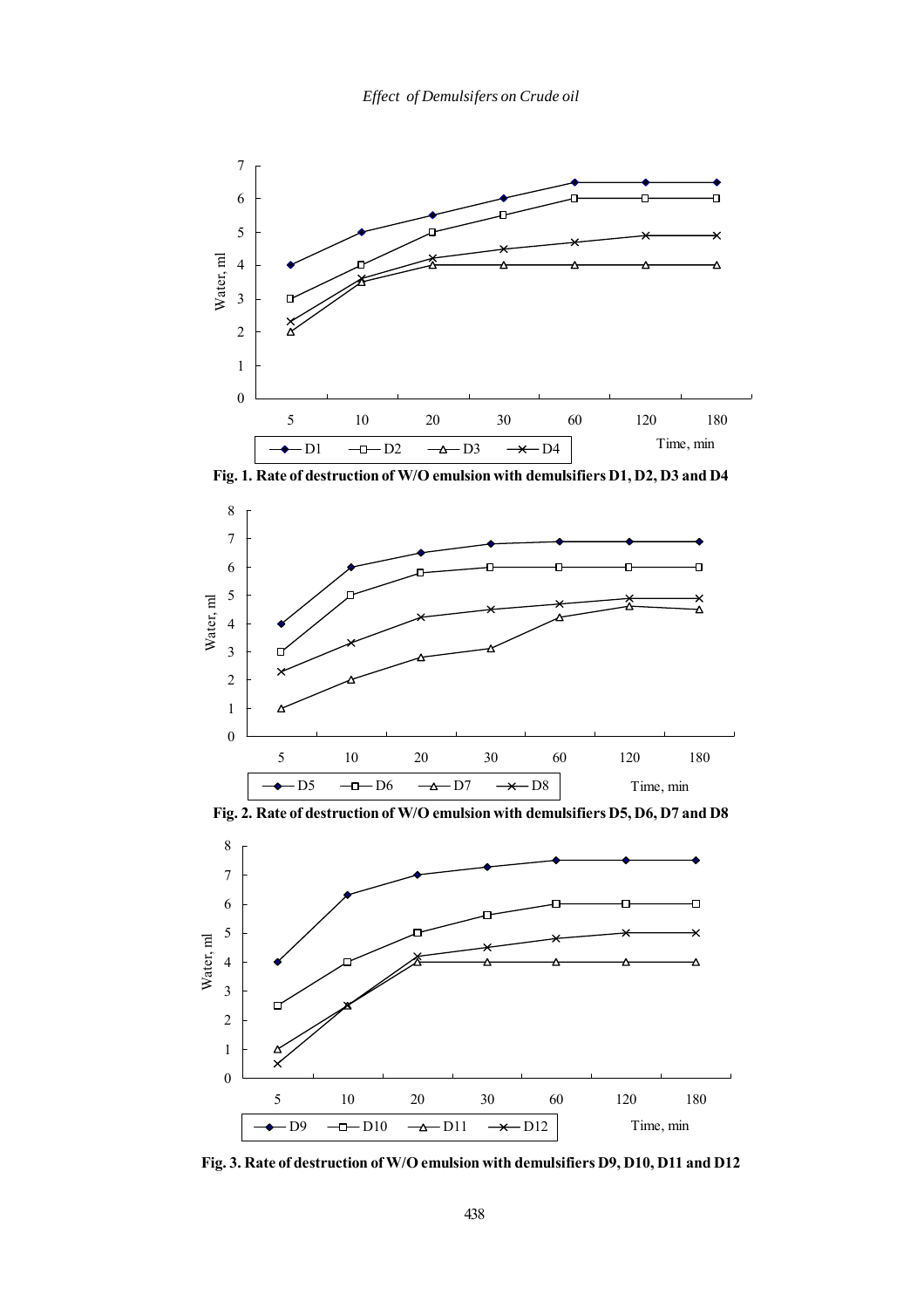

**Fig. 4. Rate of destruction of W/O emulsion with demulsifiers D13, D14, D15 and D16**



**Fig. 5. Rate of destruction of W/O emulsion with demulsifiers D5, D9, D13 and D1**



**Fig. 6. Rate of destruction of W/O emulsion with demulsifier D5**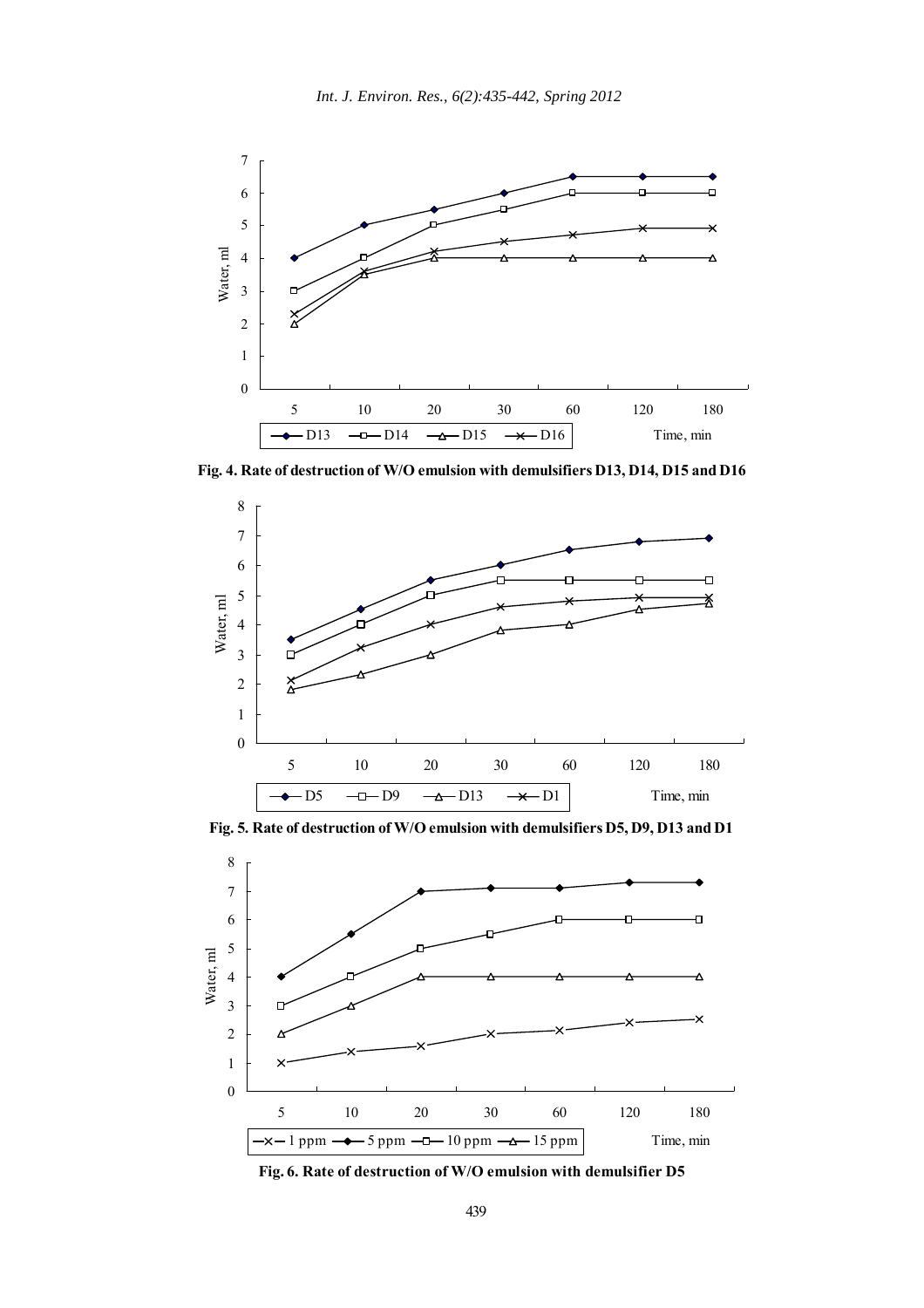- Mixture 1) 2.5 ppm of demulsifier D5 and 2.5 ppm of demulsifier D9;

- Mixture 2) 2.5 ppm of demulsifier D5 and 2.5 ppm of demulsifier D13;

- Mixture 3) 2.5 ppm of demulsifier D5 and 2.5 ppm of D<sub>1</sub>

It can be concluded from the results obtained with mixtures of demulsifiers that mixture 1 had the highest rate of drying of the emulsion. Comparing the activities of demulsifier D5 and mixture 1 at the same concentration (Fig. 7), mixture 1 obviously had higher activity than demulsifier D5 which is a sound confirmation of the rule for selecting demulsifiers, namely: "A specific composition for certain type of crude oil". For the purposes of the study, a large diesel fraction of Ural crude oil boiling in the range 180÷360°C

was separated. The main characteristics of the fraction are listed in Table 3.

With this fraction, water emulsion was prepared at temperature of 20°C and homogenization time of 30 min. The emulsion was treated with a mixture of reagents (mixture 1) in accordance with Fig. 7. The results of the experiments are shown in Fig. 8 and they indicate that the optimal effect in breaking the emulsion was achieved with mixture 1 at a concentration of 20 ppm.

The results obtained during the present study showed that excessive overdosing of demulsifiers up to 50 ppm did not lead to optimal destruction of the emulsion and specific laboratory and industrial experiments have to be carried out with every emulsion to select the best reagent and its optimal concentration.



**Fig. 7. Rate of destruction of W/O emulsion with mixtures 1, 2 and 3**

| <b>Properties</b>                               | Fraction $180 \div 360$ °C |  |
|-------------------------------------------------|----------------------------|--|
|                                                 | $180 \div 360$ °C          |  |
| 1. Density at $15^{\circ}$ C, g/cm <sup>3</sup> | 0.8469                     |  |
| 2. Kinematic viscosity                          |                            |  |
| 3. Sulfur, $mg/kg$                              | 356                        |  |
| 4. Water, $mg/kg$                               | 84                         |  |
| 5. Distillation characteristics                 |                            |  |
| - IBP, $^{\circ}C$                              | 182                        |  |
| - up $250^{\circ}$ C, $\%$ v/v                  | 41                         |  |
| - up $350^{\circ}$ C, $\frac{\%}{\%}$ v/v       | 93                         |  |
| $-95 \%$ , °C                                   | 355                        |  |
| - FBP, $^{\circ}C$                              | 361                        |  |

**Table 3. Main characteristics of the fraction 180** ÷ **360°C**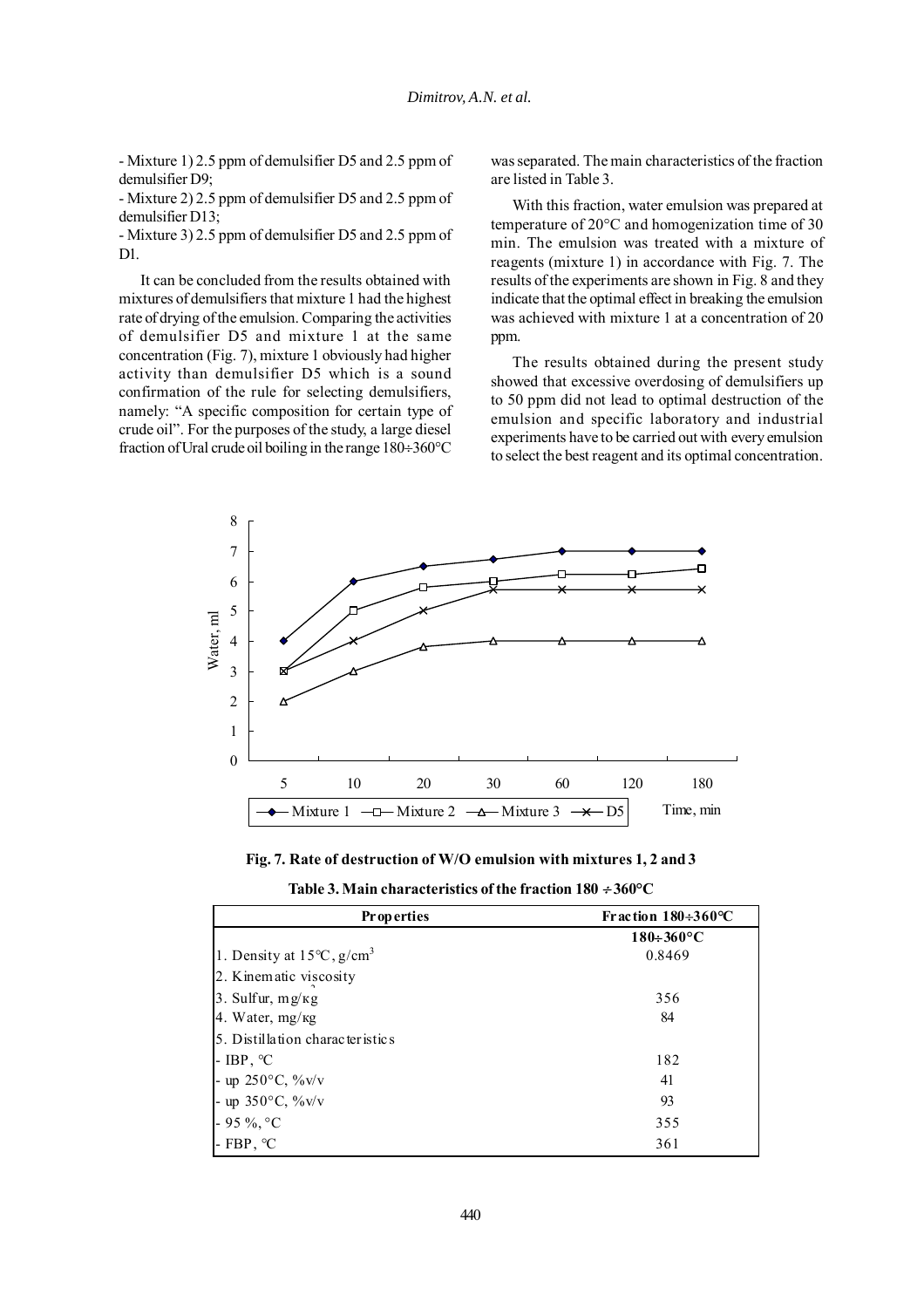

**Fig. 8. Rate of destruction of W/O emulsion by fraction 180**÷ **360°C**

### **CONCLUSION**

Sixteen demulsifiers for dehydrating of water-oil emulsion from Urals crude oil, named:  $D1 \div D16$  were tested. The highest rates of crude oil drying were observed with demulsifiers D1, D5, D9 and D13. The demulsifier D5 showed the highest rate of destruction of the water-oil emulsion. It was found that the optimal concentration of the demulsifier D5 for dehydrating of Urals crude oil is 5 ppm. With combinations of demulsifiers, the highest rate of emulsion drying was observed with mixture 1 (2.5 ppm of demulsifier D5 and 2.5 ppm of demulsifier D9). For the emulsion of water with diesel fraction boiling in the temperature range 180-360°C, mixture 1 at concentration of 20 ppm gave the optimal effect in breaking the emulsion. The results obtained in the study showed that excessive overdose of demulsifiers up to 50 ppm, did not lead to optimal destruction of the emulsion and specific laboratory and industrial experiments have to be carried out with every emulsion to select the best reagent and its optimal concentration.

#### **REFERENCES**

Bhardwaj, A. and Hartland, S. (1993). Study of demulsification of water-in-crude oil emulsion. Journal of Dispersion Science and Technology, **14 (5)**, pp. 541-557.

Bhardwaj, A. and Hartland, S. (1994). Dynamics of emulsification and demulsification of water in crude oil emulsions. *Industrial* and *Engineering Chemistry* Research, **33**, 1271-1279.

Dalmazzone, C., Noik, C. and Komunjer, L. (2005). Mechanism of crude oil/water interface destabilization by silicone demulsifiers. SPE J., 44-53.

Daniel-David, D., Le Follotec, A., Pezron, I., Dalmazzone, C., Noik, C., Barre, L. and Komunjer, L. (2008). Destabilisation of water-in-crude oil emulsions by silicone copolymer demulsifiers. Oil Gas Science Technology, **63**, 165-173.

Dicharry, C., Arla, D., Sinquin, A., Graciaa, A. and Bouriat, P. (2006). Stability of water/crude oil emulsions based on interfacial dilatational rheology. Journal of Colloid and Interface Science*,* **297**, 785-791.

Fingas, M. and Fieldhouse, B. (2003). Studies of the formation process of water-in-oil emulsions.Marine Pollution Bulletin, **47 (9-12),** 369-396.

Fingas, M. (1995). Water-in-oil emulsion formation: A review of physics and mathematical modelling. Spill Science and Technology Bulletin, **2 (1)**, 55-59.

Fink, J. K. (2003). Oil Field Chemicals, pp. 325-344, Elsevier.

Frolov, Y. G. (1995). Adsorbed surface layers and thermodynamic aggregation stability of dispersed systems. Kolloidnyj Zhurnal, **57 (2)**, 247-251.

Frolov, Y. G. (1995). Colloid chemistry as a science of surface phenomena and disperse systems. Kolloidnyj Zhurnal, **57 (3)**, 456-460.

Kim, Y. H., Wasan, D. T. and Breen, P. J. (1995). A study of dynamic interfacial mechanisms for demulsification of waterin-oil emulsions. Colloids and Surfaces A*,* **95**, 235-247.

Messenger, G. (1999). Instabilities in Silicon Devices, vol. **3,** pp. 1-3, Elsevier.

Noïk, Ch., Dalmazzone, Ch. and Komunjer, L. (2003). Mechanism of Crude Oil/Water Interface Destabilisation by Silicone Demulsifiers. SPE International Symposium on Oilfield Chemistry, Proceedings; Houston, TX, USA, pp. 327-335.

Poindexter, M. K., Chuai, S., Marble, R. A. and Marsh, S. C. (2003). Classifying Crude Oil Emulsions Using Chemical Demulsifiers and Statistical Analyses. SPE Annual Technical